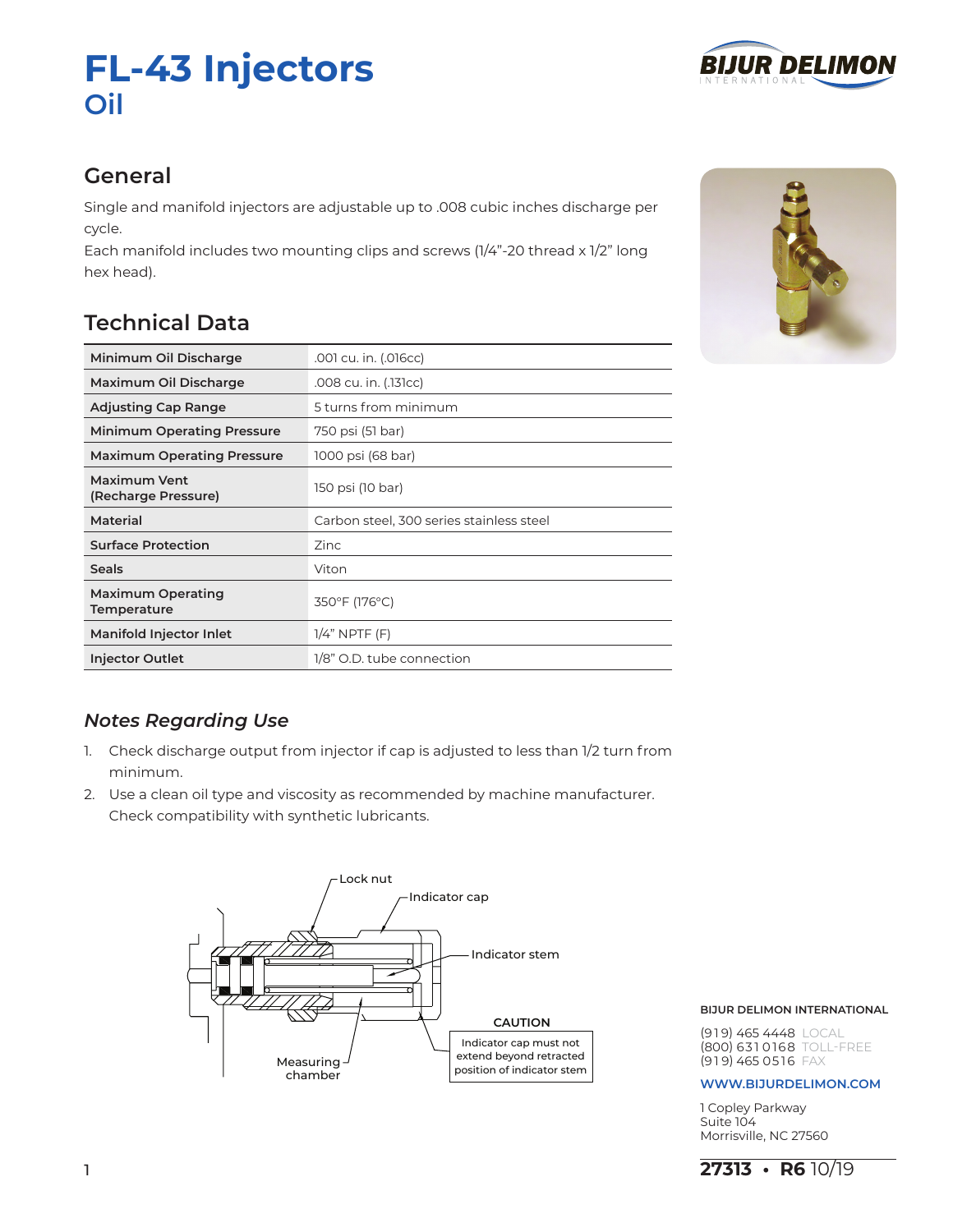

# **Adjustment**

Injector output is controlled by the position of the indicator cap. The location of the cap determines the travel of the discharge piston. When the indicator is fully tightened onto the measuring chamber, lubricant output is decreased to a minimum. Retracting the indicator cap five full turns permits a maximum of .008 cu. in. to be discharged. Turning the indicator cap beyond five full turns will not increase lubricant output. When the individual injector has been adjusted to the desired output, tighten locknut against face of the indicator cap.

|                           | Part #              |                                   |
|---------------------------|---------------------|-----------------------------------|
| # of Outlets              | <b>Carbon Steel</b> | <b>300 Series Stainless Steel</b> |
| 1 (direct mount)          | 27166               | 27166SS                           |
|                           | 27166-1             | 27166-1SS                         |
| っ                         | 27166-2             | 27166-2SS                         |
| 3                         | 27166-3             | 27166-3SS                         |
| 4                         | 27166-4             | 27166-4SS                         |
| Replacement (no manifold) | 27166-R             | 27166-5SS                         |

# **How to Order**

## **When Ordering:**

Specify by name and part number.

### *Example:*

FL-43 Oil Injector, Part #27166.

## **BIJUR DELIMON INTERNATIONAL**

(9 1 9) 465 4448 LOCAL (800) 631 0168 TOLL-FREE  $(919)$  465 0516 FAX

## **www.bijurdelimon.coM**

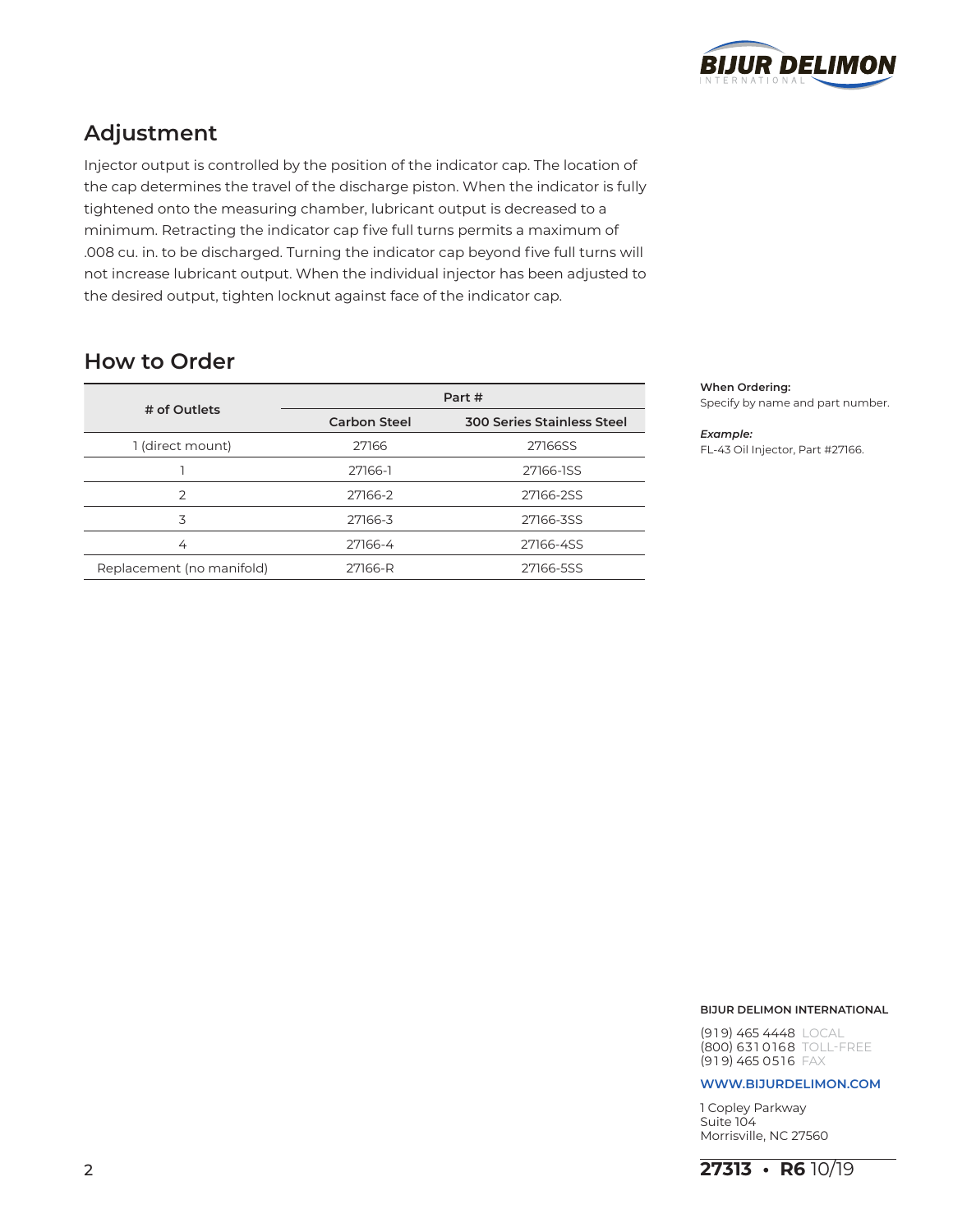

# *Service Parts*

# **Manifold Mount Direct Mount** *NOTE:*

# 1/8 O.D. Tube </u> 53mm [2.07"]  $\Gamma$ Torque to 10 ft lbs 1  $\circled{2}$ 8 ř٢ 3 79mm ⋘ [3.11"]  $\left( 4\right)$  $\circledS$ 人名 6  $\widehat{\mathcal{F}}$ Torque to 10 ft lbs



*Replacement Outlet fittings: P.N. 27339 Compression Bushing P.N. 27338 Compression Sleeve*

| Item                | <b>Description</b>       |
|---------------------|--------------------------|
| ٦                   | O-ring                   |
| 2                   | Seal                     |
| 3                   | Indicator                |
| 4                   | Spring                   |
| 5                   | Spring                   |
| 6                   | Seal washer              |
| 7                   | Seal washer              |
| 8                   | Indicator cap            |
| All of<br>the above | Repair kit (Part #27356) |
|                     |                          |

| Item                | Description                |
|---------------------|----------------------------|
| 1                   | O-ring                     |
| 2                   | Seal                       |
| 3                   | Indicator                  |
| 4                   | Spring                     |
| 5                   | Spring                     |
| 6                   | Seal washer                |
| 7                   | Indicator cap              |
| All of<br>the above | Repair kit (Part #27356-1) |

## **BIJUR DELIMON INTERNATIONAL**

(9 1 9) 465 4448 LOCAL (800) 631 0168 TOLL-FREE  $(919)$  465 0516 FAX

## **www.bijurdelimon.coM**